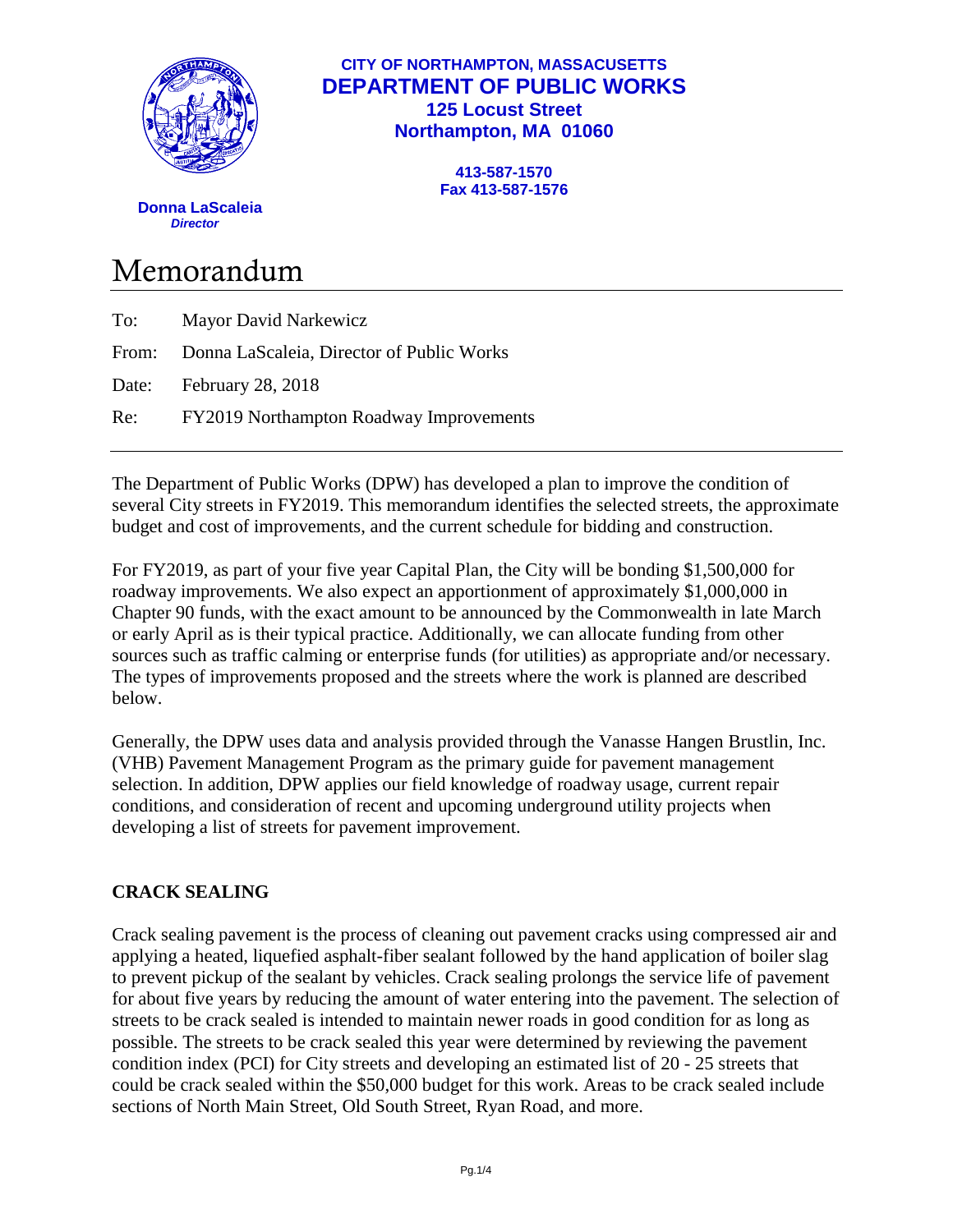*Crack sealing Schedule:* Bid specifications for the crack sealing contract are being prepared and bidding is expected to occur in the spring of 2018. It is expected that the work will occur in late summer or fall 2018.

## **MILL AND OVERLAY**

This process mechanically mills and removes the top 2-3 inch layer of pavement leaving curbing, catch basins and manholes in place. These structures are adjusted as needed to match the final pavement grade. A new top course of pavement is installed after a tack coat of bitumen is applied as a bonding agent with the base course. The expected repair life is typically 12-15 years. The mill and overlay locations are determined by reviewing the streets that fall within the top Benefit Value tier as calculated by the VHB software.

| Mill and Overlay Streets                                       |       | <b>Estimated Cost</b> |
|----------------------------------------------------------------|-------|-----------------------|
| Pleasant Street: Main Street to Hockanum Road                  |       | \$260,000             |
| North King Street: 220' north of Coles Meadow Road             |       | 4,500<br>S.           |
| North King Street: 925' north of Coles Meadow Road             |       | 4,500<br>SS.          |
| Nonotuck Street: Per your request, the two speed humps will be |       |                       |
| milled and replaced with speed tables.                         |       | \$10,700              |
|                                                                | Total | \$279,700             |

*Mill and Overlay Schedule:* Bid specifications for the mill and overlay projects will be part of a Pavement Contract that is currently being prepared, and bidding is expected to occur in May. The paving schedule for each street will be determined once a contract has been awarded.

#### **RECLAIM**

A roadway that is reclaimed is mechanically ground, removing all existing layers of pavement. The material can be used to repair or supplement the road's gravel base as needed. Excess material is stockpiled for use by the DPW. The road base is graded and compacted before base and top courses of new pavement are installed. Structures are adjusted and may be rebuilt if required. The expected repair life is typically 18-22 years. DPW uses information from the VHB asset management to determine what streets are appropriate for reclaiming and we use the VHB benefit value as a guide to prioritizing street candidates for reclaiming.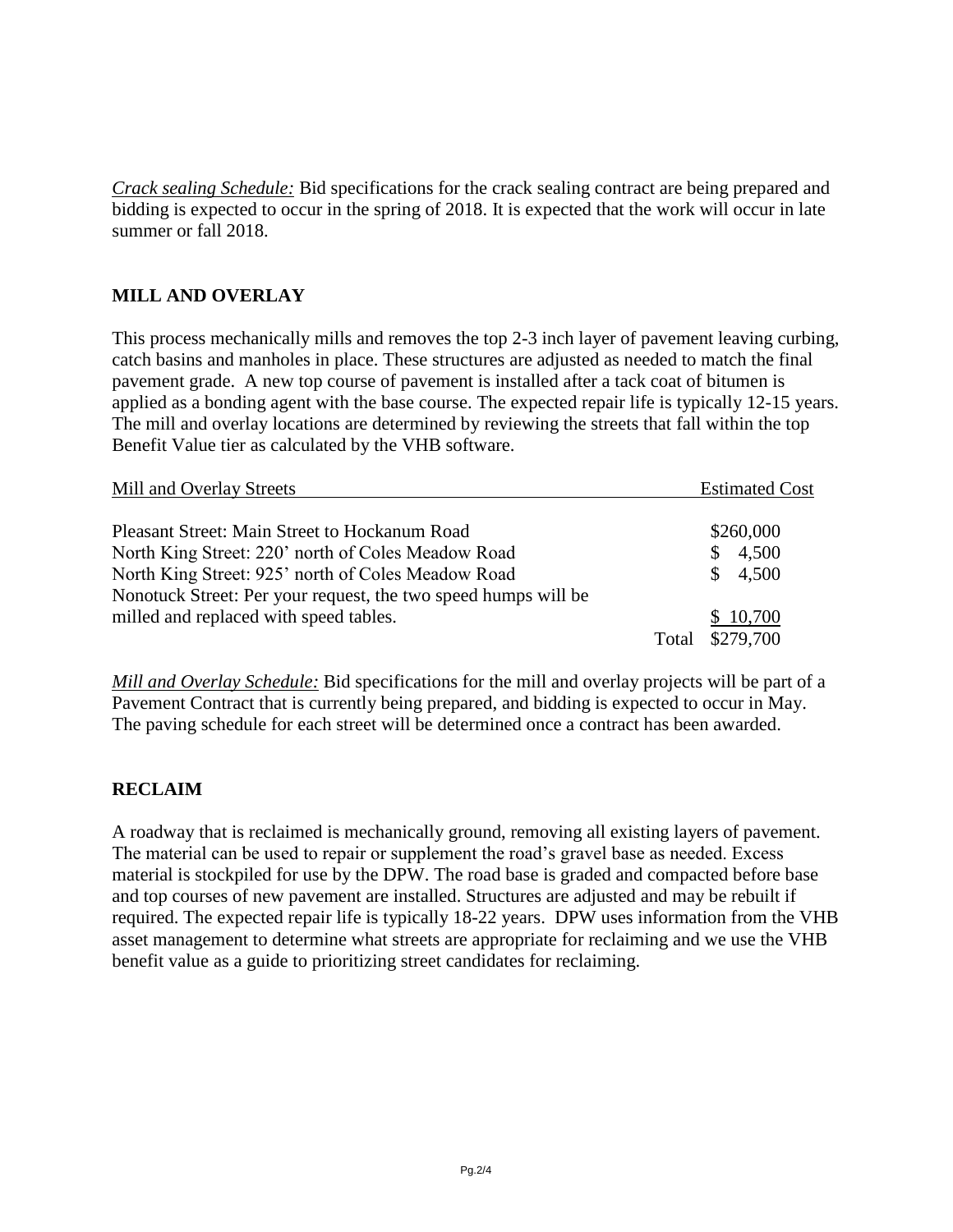| <b>Reclaim Streets</b>                                          |       | <b>Estimated Cost</b> |
|-----------------------------------------------------------------|-------|-----------------------|
| Hampton Avenue: Pleasant Street to Old South Street             |       | \$136,000             |
| Fulton Avenue: Pleasant Street to Conz Street                   |       | 25,000                |
| Chesterfield Road: Spring Street to Shepards Hollow             |       | \$295,000             |
| Burts Pit Road: 66' west of Clement Street to Forest Glen Drive |       | \$1,429,000           |
|                                                                 | Total | \$1,885,000           |

*Reclaim Schedule:* Bid specifications are being prepared for the Chesterfield Road project, which has an anticipated start in the spring of 2018. Bid specifications for Hampton Avenue, Fulton Avenue, and a portion of Burts Pit Road will be part of a Pavement Contract that is currently being prepared. Bidding for the Pavement Contract is expected to occur in May. Due to permitting requirements for proposed culvert replacements, reclaiming of the other portion of Burts Pit Road may need to be postponed until 2019. The paving schedule for each street will be determined when the contracts have been awarded. Specifics of the Burts Pit Road schedule will be communicated to residents as soon as more detailed information becomes available.

# **ROADWAY PAVEMENT MARKINGS**

The double yellow centerlines and white edge lines delineate the travel lane, bikes lanes, and parking lanes. Streets for this contract are generally chosen based on visual inspection. Roads that are heavily used such as King Street or Elm Street are restriped annually. Other streets to be restriped include Hatfield Street, Nonotuck Street, Westhampton Road, Main Street, Bridge Road, and more. Crosswalk markings will be refreshed in areas with high pedestrian volumes. This work is paid from the operating budget of the Highway Division.

*Line Painting Schedule:* A contract for this work is currently being prepared. Bidding is expected to occur in the spring of 2018. Per your request, the DPW will repaint the rainbow crosswalk prior to May 1, 2018, weather permitting.

### **ONGOING FY2018 PROJECTS**

Remaining work for FY2018 pavement projects is as follows:

- Day Avenue Final paving and site restoration is anticipated to be complete by June 2018.
- Audubon Road Final paving and site restoration is anticipated to be complete by June 2018.
- North Farms Road and North Maple Street  $A$  permanent trench patch for the water line replacement is anticipated to be complete by June 2018.
- $\blacksquare$  Hinckley Street Replacement of utilities, installation of the new drainage outfall off of Riverside Drive, new sidewalk, paving, and construction of a raised crosswalk is anticipated to be complete by the end of the construction season.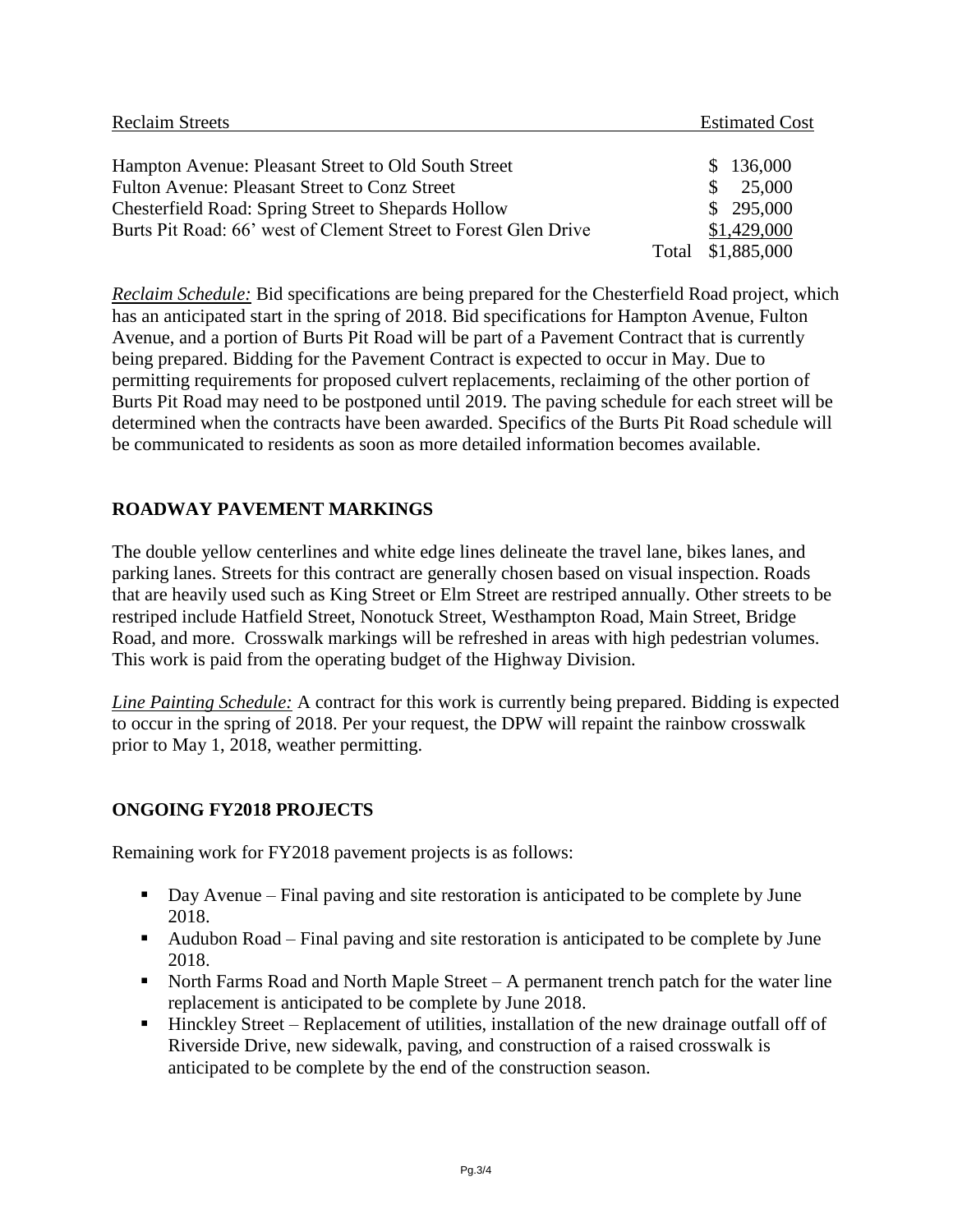## **STATE CHAPTER 90 FUNDS PROJECTS**

Chapter 90 is a state reimbursement program for projects that involve maintaining, repairing, and reconstructing City streets. Other eligible uses include engineering design services and personnel for site inspection. Several construction and resurfacing projects listed on the previous pages are partially funded using the Chapter 90 program. For FY18, \$1,016,892 was allocated for Northampton. It is anticipated that approximately \$1,000,000 will be apportioned for FY19. Funds for each community are determined by the number of accepted road miles, the population, and employment. The following design projects span multiple fiscal years.

Other Chapter 90 Projects (Requested Funds)

King Street Corridor Design (\$200,000)

**Fuss & O'Neill has a contract for the design work of King Street between Bright Street** and the signalized rail trail crossing. This includes reducing the traveled way to one lane in each direction, realignment of Summer Street towards North Street, reconstructed sidewalks and driveways, bike lanes, a traffic signal at the intersection of Finn Street and State Street, pedestrian signals, and updated traffic signal timings. 25% plans have been submitted to the Massachusetts Department of Transportation (MassDOT) for review. The construction will be federally funded under the Transportation Improvement Program and is planned for 2021.

Pavement Management Services (\$12,000)

 The City has an annual contract with Vanasse Hangen Brustlin (VHB) for pavement management services. VHB evaluates the pavement condition for a quarter of the City's streets each year and updates the database. This allows the City to see the condition of all the road segments and to generate a paving list based on this data.

Damon Road Right of Way Acquisition (\$225,000)

 Peter W. Sleeper Associates has a contract for right of way acquisition services for takings and easements on Damon Road. This work is being done for the planned reconstruction of Damon Road that will be funded by MassDOT. Greenman-Peterson, Inc. has a contract with MassDOT for the design and right of way plans, but the City is responsible for the cost of property takings and easements.